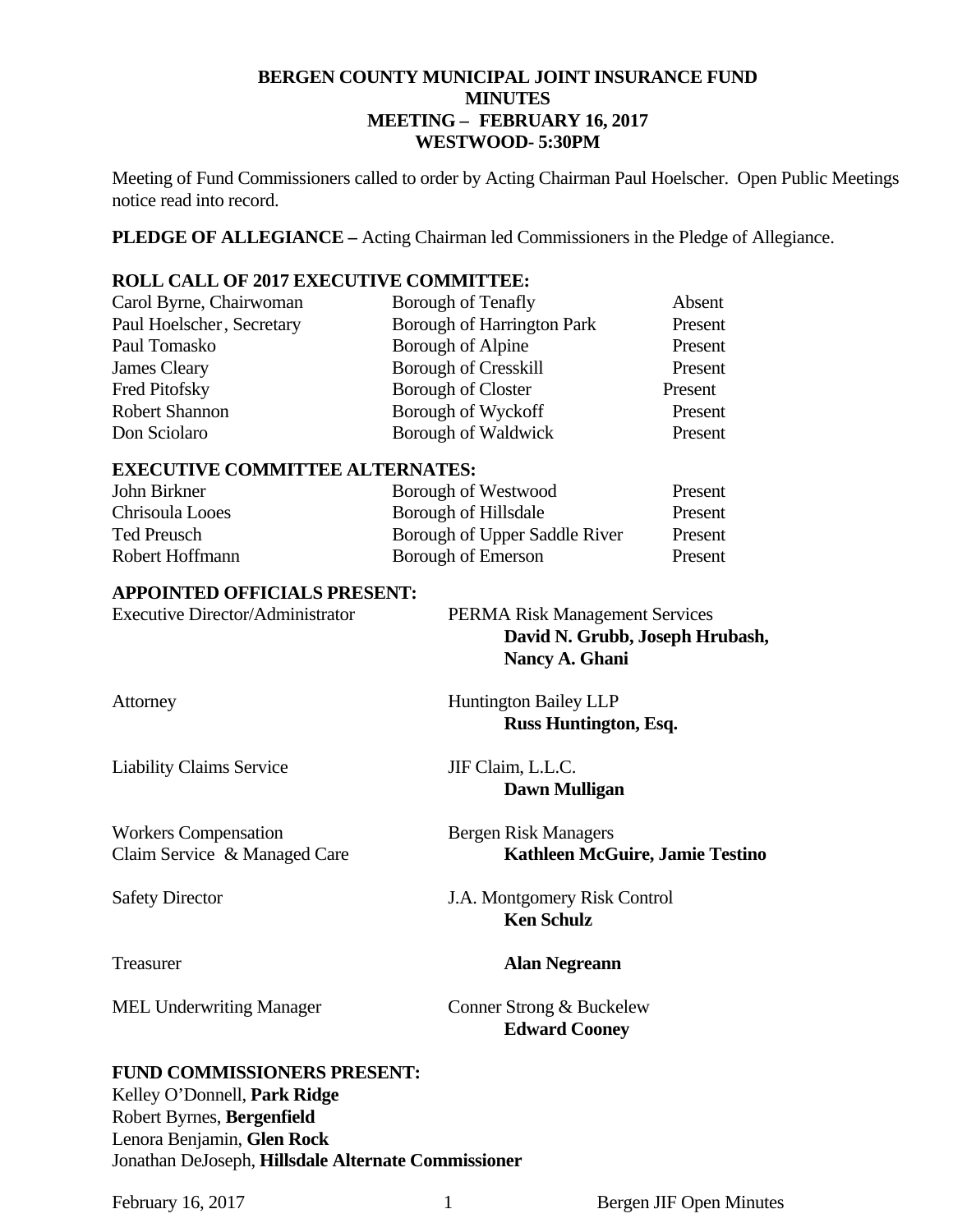**RISK MANAGEMENT CONSULTANTS PRESENT:**  John Zisa, **Regional Risk Managers** Ralph Spataro, **Johl & Company** Colleen Holdsworth, **Eifert French** Arthur Caughlan**, Nelson-Patterson** Gerard Quinn, **Conklin and Kraft Agency**  Frank Covelli, **P.I.A.**  Ezio Altamura, **GJEM Otterstedt**  Debra Ginetto, **Burton Agency**  Steve Puntasecca, **The Heidt Agency**  Dan Larsen, **Johl & Company**  Dominick Cinelli, **Brown & Brown** Michael Boggio, **Chadler Solutions**  Ray Celentano

**MINUTES:** Open and Closed Minutes of January 19, 2017. Commissioner Hoffmann said the minutes should reflect the attendance of Councilman John V. Lazar, Emerson Alternate Fund Commissioner.

## **MOTION TO APPROVE OPEN & CLOSED MINUTES OF JANUARY 19, 2017 AS AMENDED:**

**Moved:** Commissioner Sciolaro Second: Commissioner Tomasko Roll Call Vote: 10 Ayes – 0 Nays

**CORRESPONDENCE:** 

NONE

#### **RESOLUTION - EXECUTIVE SESSION FOR CERTAIN SPECIFIED PURPOSES PERSONNEL - SAFETY AND PROPERTY OF PUBLIC- LITIGATION**

**All Persons must vacate the room for this portion of the meeting unless they Fall into one of the following categories: Fund Commissioner Executive Committee Member Risk Manager Fund Professional All persons present must have a signed confidentiality on file. Blank Confidentiality statements are available from the Secretary.** 

|         | <b>MOTION TO RE-OPEN:</b>    |
|---------|------------------------------|
| Motion: | <b>Commissioner Pitofsky</b> |
| Second: | Commissioner Hoffmann        |
| Vote:   | Unanimous                    |

#### **MOTION TO ACCEPT AND APPROVE THE PARS AS PRESENTED IN EXECUTIVE SESSION:**

| Motion:                | <b>Commissioner Pitofsky</b> |
|------------------------|------------------------------|
| Second:                | <b>Commissioner Sciolaro</b> |
| <b>Roll Call Vote:</b> | 11 Ayes - $0$ Nays           |

#### **COMMITTEE REPORTS:**

**SAFETY COMMITTEE: CAROL BYRNE, CHAIR:** The Safety Committee met on February 14, 2017; enclosed in the agenda were the minutes from the January meeting for information. Safety Consultant provided a brief report on the committee's February meeting and said the Annual Safety Breakfast has been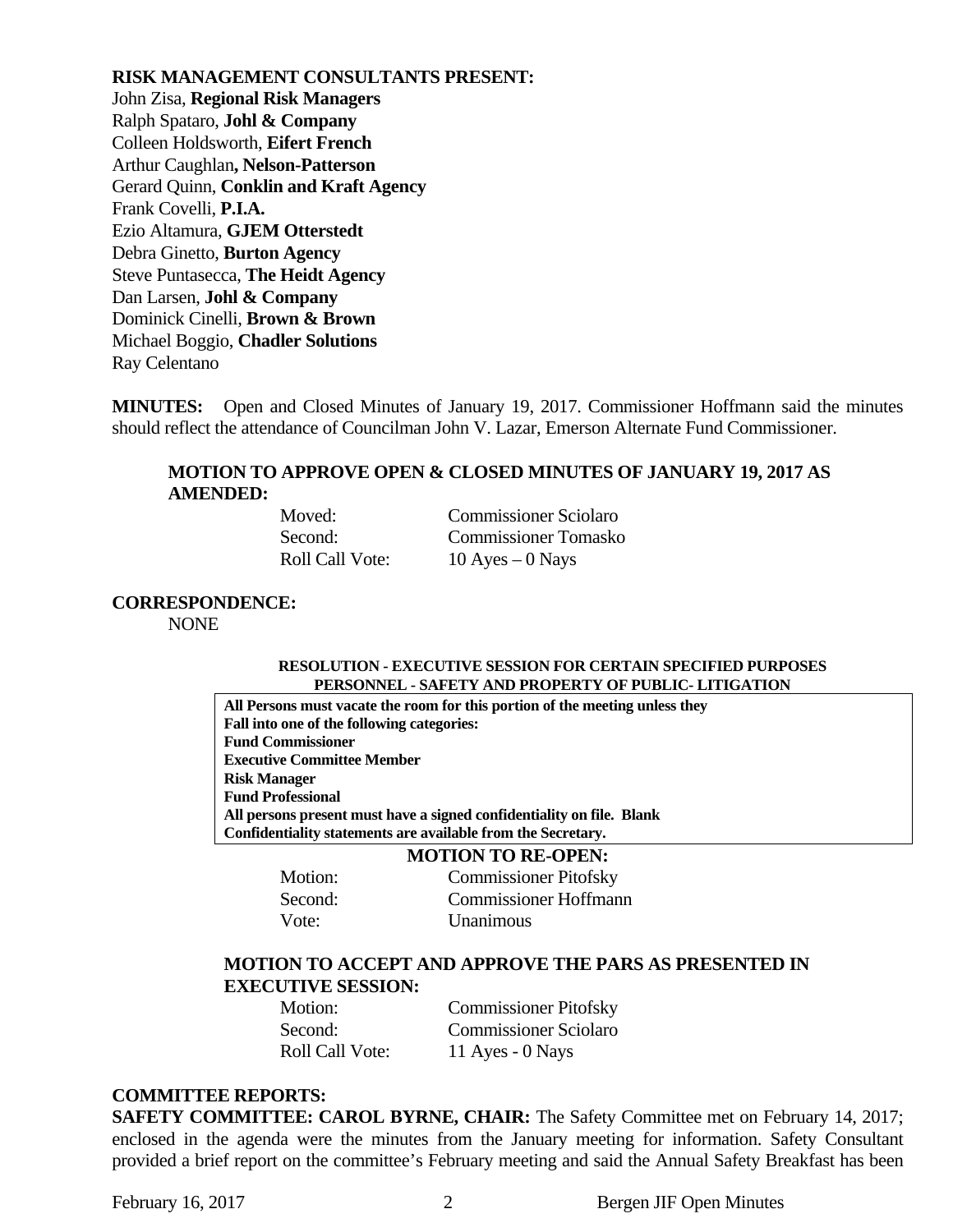scheduled for Tuesday March 7, 2017 at Season's; invitations will be sent out via email by JA Montgomery Risk Control.

**COVERAGE COMMITTEE: PAUL TOMASKO, CHAIR:** Committee Chairman said the Bergen JIF Coverage Committee met before the fund's meeting to review Cyber Liability limit options, as well as excess limits. A memorandum from the Underwriting Manager with the options was included in the agenda for reference.

Committee Chairman said the Coverage Committee recommends the expiring policy limits with XL and to select the Beazley option #2 for excess limits; funding for the total additional premium would be applied to the Miscellaneous & Contingency line item of the budget. Executive Director said there has been an uptick in cyber liability related claims - especially "ransomware" incidents - and said an online training is available for members and their employees. Executive Director said based on the increase claim activity, all the local JIFs are reviewing their expiring and excess limit options. Executive Director noted the South Bergen JIF elected the same expiring and excess limit options of this fund at their last meeting.

## **MOTION TO APPROVE THE RECOMMENDATIONS OF THE COVERAGE COMMITTEE:**

| Moved:                 | <b>Commissioner Sciolaro</b> |
|------------------------|------------------------------|
| Second:                | <b>Commissioner Tomasko</b>  |
| <b>Roll Call Vote:</b> | 11 Ayes - $0$ Nays           |

## **EXECUTIVE DIRECTOR:**

**DUE DILIGENCE REPORTS:** Executive Director said the monthly reports would be available in the next agenda as the fund office has been working through a software transition with the claims administrator.

A copy of the Financial Fast Track as of December 31, 2016 was distributed; Executive Director said the fund earned a statutory profit of \$1.3 million and said fund's statutory surplus is \$4.2 million. Executive Director said one of the items for discussion by the Bergen JIF Management Committee is the appropriate surplus level for this fund. Executive Director said based on the current financials, the surplus level may exceed the recommended minimum. In response to Commissioner Tomasko, Executive Director said the current positive financial position of the fund would allow for continued distribution of dividends. Executive Director said the required statutory minimum for risk retention groups is \$1.5 million and for insurance companies is \$3 million.

A copy of the Lost Time Accident Frequency as of December 31, 2016 was distributed; Executive Director said the fund's LTAF rate is currently 1.38 and expects to mature out to 1.60 which would be the fund's best LTAF rate to date. Executive Director said the LTAF for the MEL system is 1.81 and expects it to close at 2.1, which would also be the MEL's system best rate to date.

**2017 MEL BOARD OF FUND COMMISSIONERS RETREAT:** Executive Director said the MEL Board of Fund Commissioners will hold its one-day annual retreat on February 17, 2017 at the Princeton Marriott at Forrestal in Princeton.

**2017 MEL & MR HIF EDUCATIONAL SEMINAR:** The  $7<sup>th</sup>$  annual seminar is scheduled for Friday, April 21st, beginning at 9:00 AM at the National Conference Center in East Windsor, NJ. The seminar qualifies for an extensive list of Continuing Educational Credits including CFO/CMFO, Public Works, Clerks, Insurance Producers and Purchasing Agents. There is no fee for employees and insurance producers associated with MEL and MR HIF members as well as personnel who work for service

February 16, 2017 3 Bergen JIF Open Minutes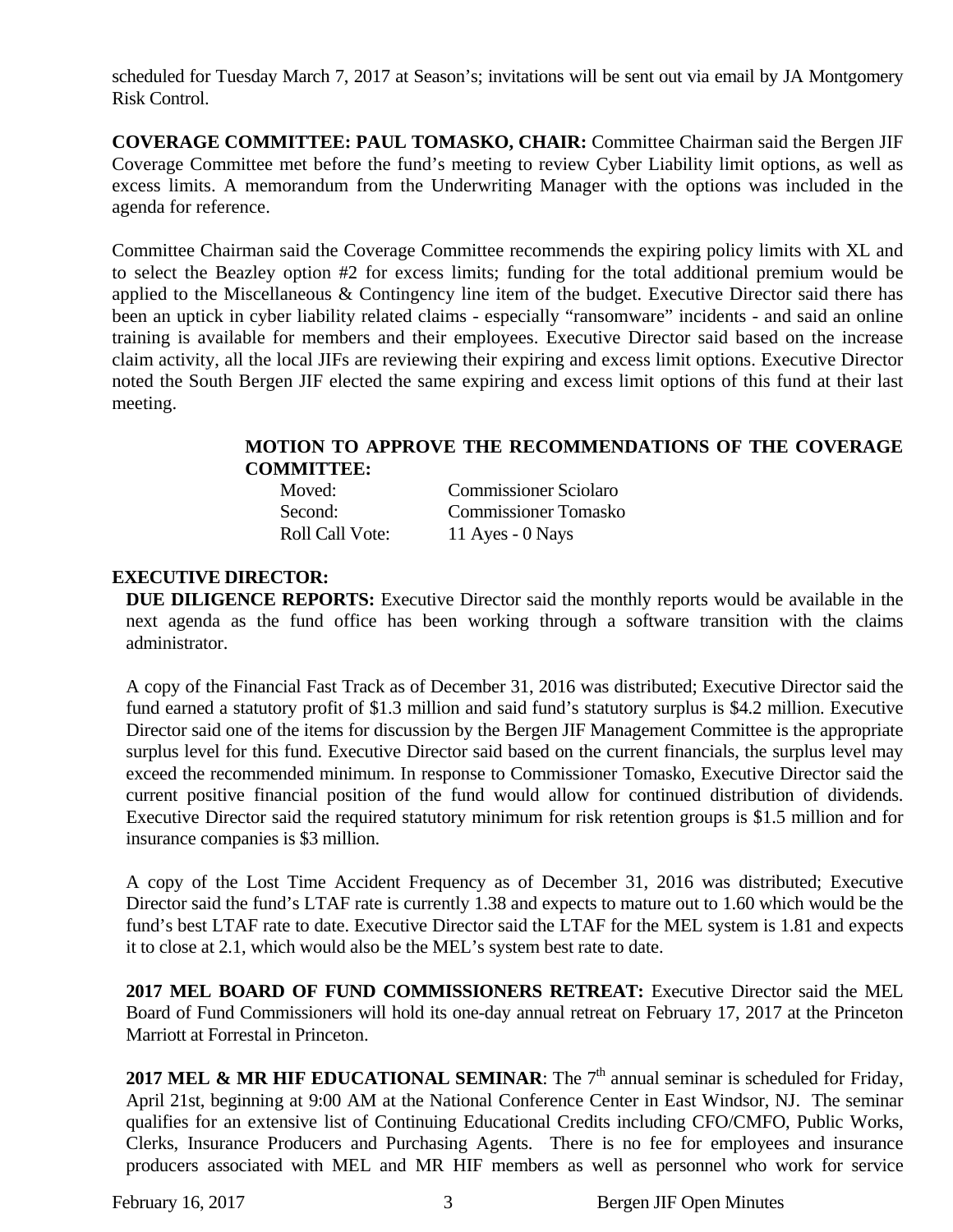companies that are engaged by MEL member JIFs and MR HIF member HIFs. Enclosed in the agenda was the enrollment form which was distributed by email to fund commissioners and risk managers.

**ELECTED OFFICIALS TRAINING:** This year's elected officials training program will focus on Ethics for Local Government Officials. As in the past, the MEL will reduce each member's 2016 workers' compensation claims premium by \$250 for each municipal elected official and authority commissioner who completes the course by May 1, 2017. The credit will continue to be extended to the member's CEO (i.e. municipal manager/administrator or authority executive director). The maximum credit is 25% of the member's workers' compensation claims fund.

The following sessions have been scheduled in/around Bergen County at the respective municipal buildings:

> February 13, 2017 – 6PM Harrington Park February 23, 2017 – 7PM Wood-Ridge February 28, 2017 – 7PM Wyckoff March 23, 2017 – 6PM Midland Park May 2, 2017 – 6PM Hillsdale

This course is also available online; enclosed in the agenda were the directions to take the class online.

**POLICE, FIRE, EMS, SCHOOL BUS AND AMBULANCE – MOBILE SIMULATORS:** A copy of correspondence from Mr. Blohm, County of Bergen Director Law & Public Safety was distributed and referenced the simulators jointly purchased by the Bergen and South Bergen JIFs a few years ago. The memorandum detailed a proposal for the construction of a trailer to mobilize the simulators and encourage greater use; proposal submits a request of \$30,000 from the Bergen JIF and \$30,000 from the South Bergen JIF.

#### **MOTION TO APPROVE THE REQUEST AS SUBMITTED:**

| Moved:                 | <b>Commissioner Hoffmann</b> |
|------------------------|------------------------------|
| Second:                | <b>Commissioner Pitofsky</b> |
| <b>Roll Call Vote:</b> | 11 Ayes - $0$ Nays           |

**INCLEMENT WEATHER PROCEDURE:** A procedure has been instituted for Commissioners to confirm whether a meeting has been cancelled. The Executive Director will talk to the Chair to determine if a meeting should be cancelled. In the case of an early morning or evening meeting, PERMA will leave a message, which can be obtained by dialing the Fund's main number (201) 881-7632. For meetings that occur during normal business hours, meeting status can also be obtained by dialing the Fund office.

#### Executive Director's Report Made Part of Minutes.

#### **TREASURER:**

**REPORT:** The Treasurer Cash and investments as of January 31, 2017 were distributed for information. Fund Treasurer said the  $4<sup>th</sup>$  quarter and 1<sup>st</sup> quarter payments are due on January 31<sup>st</sup>; 1 member was late and will be assessed the appropriate delinquent charge.

#### **Approving Payments Of February 2017 Vouchers Resolution 9-17**

| <b>CLOSED</b>     | 1,479.00       |
|-------------------|----------------|
| <b>TOTAL 2016</b> | 406.09         |
| <b>TOTAL 2017</b> | 1,422,763.39   |
| <b>TOTAL</b>      | \$1,424,648.48 |

**Confirmation Of January 2017 Claims Payments/Certification Of Claims Transfers:**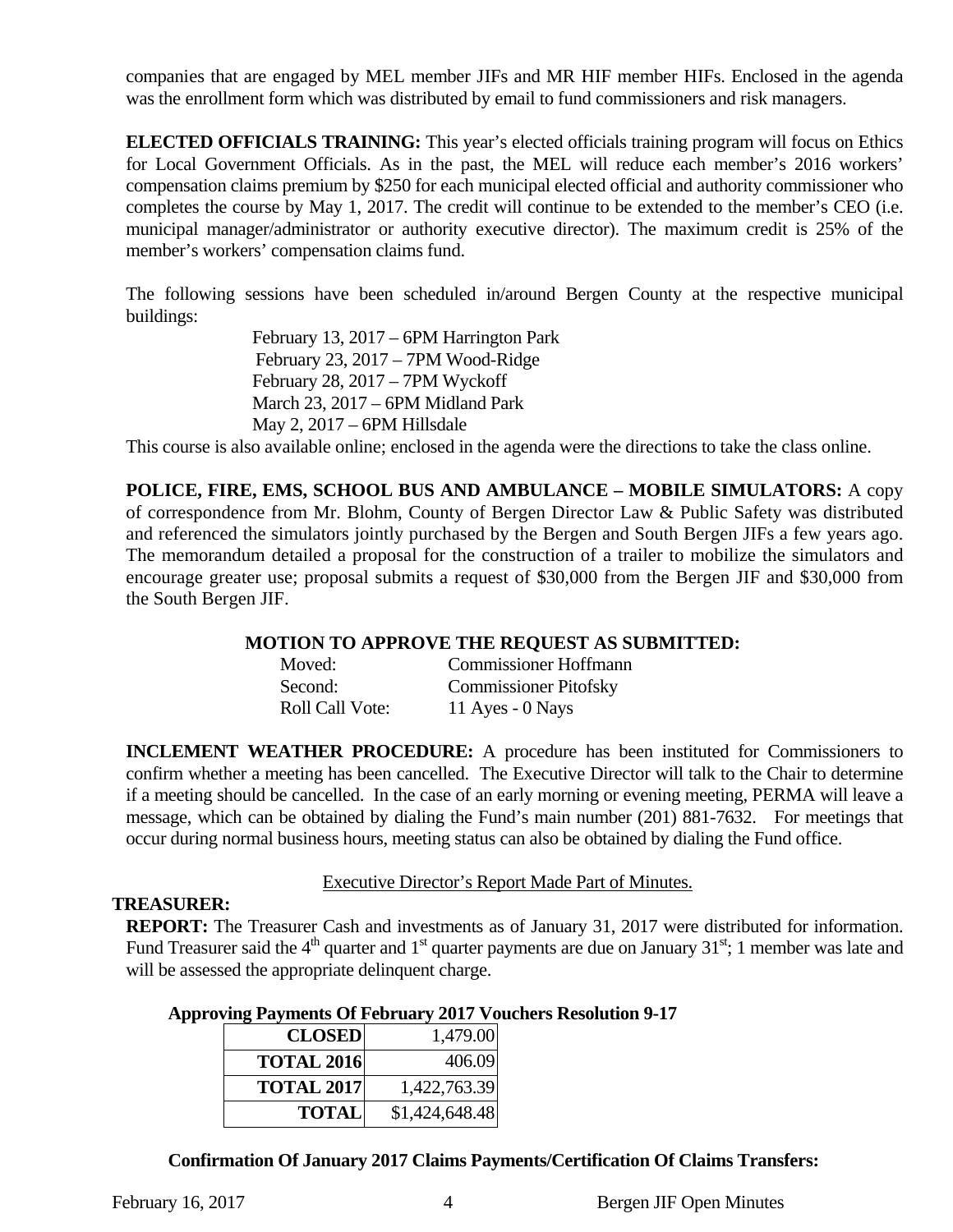| 2013         | 103,312.87   |
|--------------|--------------|
| 2014         | 120,647.48   |
| 2015         | 66,794.78    |
| 2016         | 254,591.66   |
| 2017         | 40,123.69    |
| <b>TOTAL</b> | \$585,470.48 |

## **MOTION TO APPROVE RESOLUTION 9-17 VOUCHER LIST FOR FEBRUARY 2017 AND APPROVE CERTIFICATION OF CLAIMS/CONFIRMATION OF CLAIM PAYMENTS FOR THE MONTH OF JANUARY 2017:**

Motion: Commissioner Pitofsky Second: Commissioner Cleary Vote:  $11 \text{ Ayes} - 0 \text{ Nays}$ Treasurer's Reports Made Part of Minutes.

#### **FUND ATTORNEY**:

**REPORT:** Fund Attorney said there was nothing to report.

#### **UNDERWRITING MANAGER:**

**CYBER LIABILITY COVERAGE OPTIONS –** MEL Underwriting Manager's report included a memorandum on the expiring and optional cyber liability limits, which was discussed earlier in the meeting.

**LIST OF CERTIFICATES ISSUED –** Included as part of the report was a List of Certificates issued for the period of 1/1/17 to 1/20/17

#### **SAFETY DIRECTOR:**

**REPORT:** Safety Director's report was included in the agenda for review. Report included January activities, upcoming MSI classes in the area, bulletins on Best Practices for Snow Emergencies and Motor Vehicle Record checks and OSHA Recordkeeping.

Monthly Activity Report Made Part of Minutes.

#### **MANAGED CARE:**

**REPORT:** Managed Care Provider reviewed the January report, which was included in the agenda. The report indicated a saving of 66% for the month and 62% since inception.

Monthly Activity Report Part of Minutes.

#### **CLAIMS:**

**REPORT:** Included in the agenda was a report of new case law pertaining to public entities.

#### Monthly Activity Report Part of Minutes.

#### **OLD BUSINESS:**

**PROACTIVE POLICE SUPERVISION PROGRAM:** As a supplemental agenda item, a copy of a draft flyer was distributed detailing a 3-day program being offered April 17-19, which is geared toward Police Command Staff at a cost of \$299 per attendee, but will be offered to Bergen JIF members at \$199 per attendee. This program has been approved for reimbursement in the past; however, it would be appropriate to review and take action.

#### **MOTION TO APPROVE THE REIMBURSEMENT AS SUBMITTED:**

| Moved:                 | Commissioner       |
|------------------------|--------------------|
| Second:                | Commissioner       |
| <b>Roll Call Vote:</b> | 11 Ayes - $0$ Nays |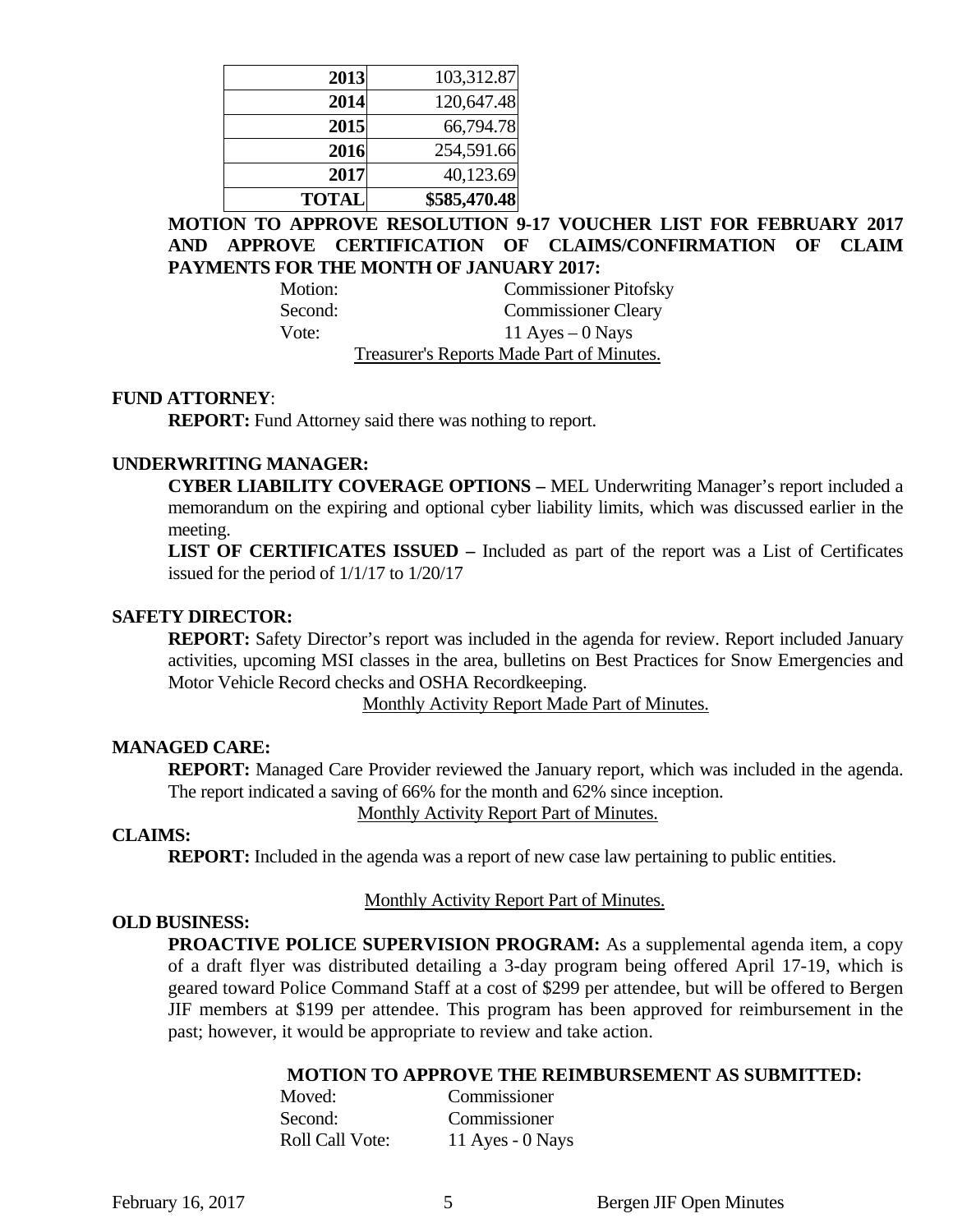## **NEW BUSINESS:**

NONE

## **PUBLIC COMMENT:**

NONE

#### **MOTION TO ADJOURN:**

 Motioned: Commissioner Pitofsky Second: Commissioner Cleary Vote: Unanimous

## **MEETING ADJOURNED: 5:58PM**

Nancy A. Ghani, Assisting Secretary For

## **PAUL HOELSCHER, SECRETARY**

Date Prepared: March 16, 2017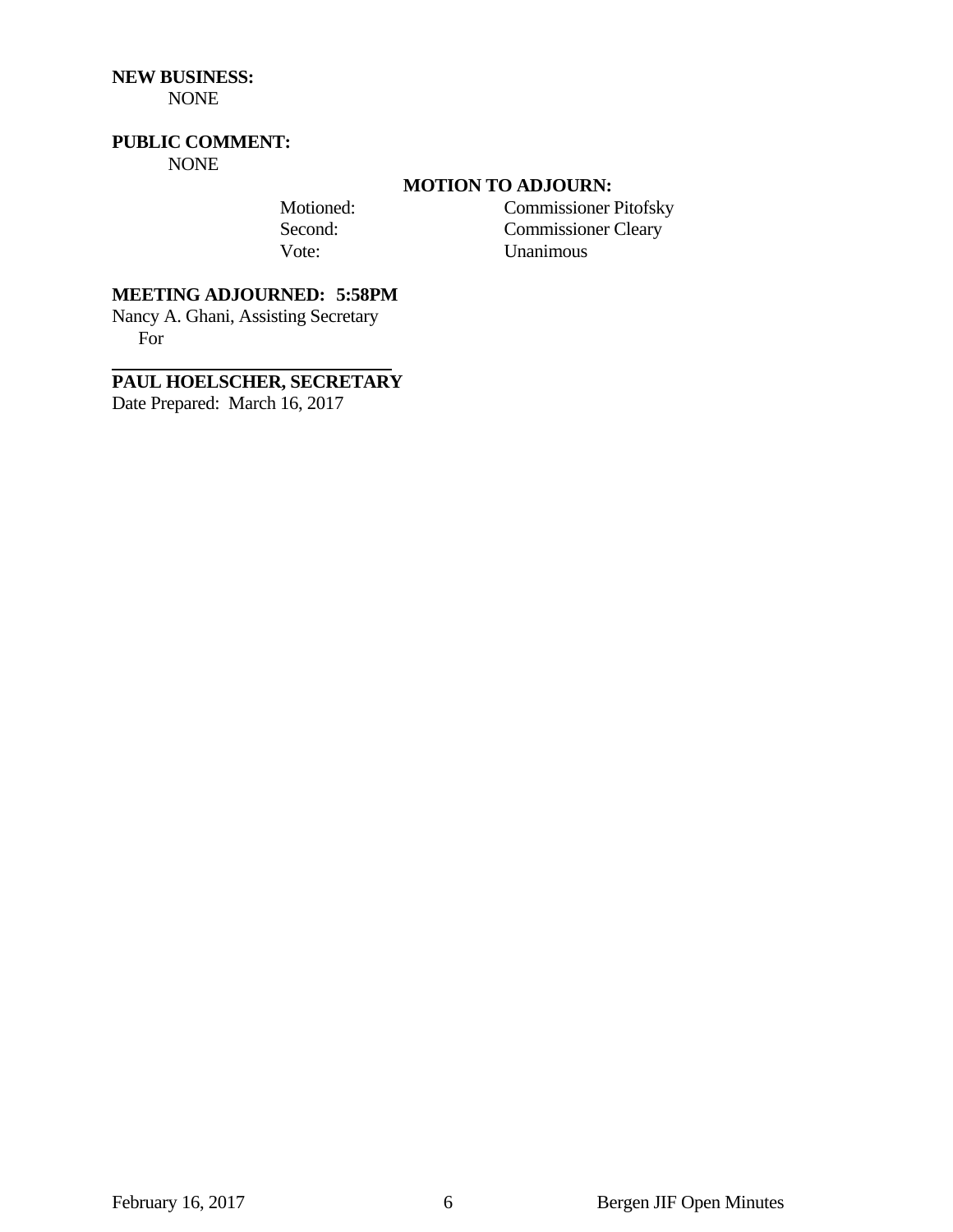# **BERGEN COUNTY MUNICIPAL JOINT INSURANCE FUND BILLS LIST**

#### **Resolution No. 9-17** FEBRUARY 2017

 **WHEREAS,** the Treasurer has certified that funding is available to pay the following bills:

**BE IT RESOLVED** that the Bergen County Municipal Joint Insurance Fund's Executive Board, hereby authorizes the Fund treasurer to issue warrants in payment of the following claims; and

**FURTHER**, that this authorization shall be made a permanent part of the records of the Fund.

| <b>FUND YEAR CLOSED</b><br><b>Check Number</b> | <b>Vendor Name</b>                                       | Comment                                           | Invoice  |                 |
|------------------------------------------------|----------------------------------------------------------|---------------------------------------------------|----------|-----------------|
| Amount                                         |                                                          |                                                   |          |                 |
|                                                |                                                          |                                                   |          |                 |
| 001270<br>001270                               | SOUTH BERGEN JOINT INSUR FUND                            | LITTLE FERRY - 2001 FY EJIF DIVIDEND              |          | 1,479.00        |
|                                                |                                                          |                                                   |          | 1,479.00        |
|                                                |                                                          | Total Payments FY Closed Year                     | 1,479.00 |                 |
| <b>FUND YEAR 2016</b>                          |                                                          |                                                   |          |                 |
| Check Number                                   | Vendor Name                                              | Comment                                           | Invoice  |                 |
| <b>Amount</b>                                  |                                                          |                                                   |          |                 |
| 001271                                         |                                                          |                                                   |          |                 |
| 001271                                         | PERMA RISK MANAGEMENT SERVICES                           | 1099 AATRIX E-FILING - 2016                       |          | 45.77           |
|                                                |                                                          |                                                   |          | 45.77           |
| 001272<br>001272                               | <b>BRIAN H. EIFERT</b>                                   | EXEC SAFETY COMM CHRISTMAS MTG 12/16              |          | 360.32          |
|                                                |                                                          |                                                   |          | 360.32          |
|                                                |                                                          | Total Payments FY 2016                            | 406.09   |                 |
| <b>FUND YEAR 2017</b>                          |                                                          |                                                   |          |                 |
| <b>Check Number</b>                            | <b>Vendor Name</b>                                       | Comment                                           | Invoice  |                 |
| Amount                                         |                                                          |                                                   |          |                 |
| 001273                                         |                                                          |                                                   |          |                 |
| 001273                                         | BERGEN RISK MANAGERS, INC.                               | COST CONTAINMENT SERVICES - 02/2017               |          | 35,225          |
|                                                |                                                          |                                                   |          | 35,225          |
| 001274                                         |                                                          |                                                   |          |                 |
| 001274                                         | N.J. MUNICIPAL ENVIRONMENTAL                             | EJIF 1ST 2017 INSTALLMENT                         |          | 214,009         |
|                                                |                                                          |                                                   |          | 214,009         |
| 001275<br>001275                               | APEX INSURANCE SRVS c/o XL INS                           | TECH ERRORS & OMMISSIONS 1OF2 2017                |          | 16,074          |
|                                                |                                                          |                                                   |          | 16,074          |
| 001276                                         |                                                          |                                                   |          |                 |
| 001276                                         | APEX INS SRVSc/o QBEINSURANCE                            | <b>VOLUNTEER EMERG SERV DIR &amp; OFF 10F2'17</b> |          | 12,242          |
| 001276                                         | APEX INS SRVSc/o QBEINSURANCE                            | POL & EPL 1 OF 2 2017 INSTALLMENT                 |          | 843,942         |
|                                                |                                                          |                                                   |          | 856,185         |
| 001277                                         |                                                          | <b>TPA FEE 02/2017</b>                            |          |                 |
| 001277<br>001277                               | BERGEN RISK MANAGERS, INC.<br>BERGEN RISK MANAGERS, INC. | CLAIMS-FROI REPORTS - 02/2017                     |          | 28,614<br>1,445 |
|                                                |                                                          |                                                   |          | 30,060          |
| 001278                                         |                                                          |                                                   |          |                 |
| 001278                                         | JIF CLAIMS, L.L.C.                                       | GL/PROPERTY CLAIMS ADMIN - 02/2017                |          | 30,497          |
|                                                |                                                          |                                                   |          | 30,497          |
| 001279                                         |                                                          |                                                   |          |                 |
| 001279                                         | J.A. MONTGOMERY RISK CONTROL                             | LOSS CONTROL SERVICES - 02/2017                   |          | 14,824          |
| February 16, 2017                              | 7                                                        | <b>Bergen JIF Open Minutes</b>                    |          |                 |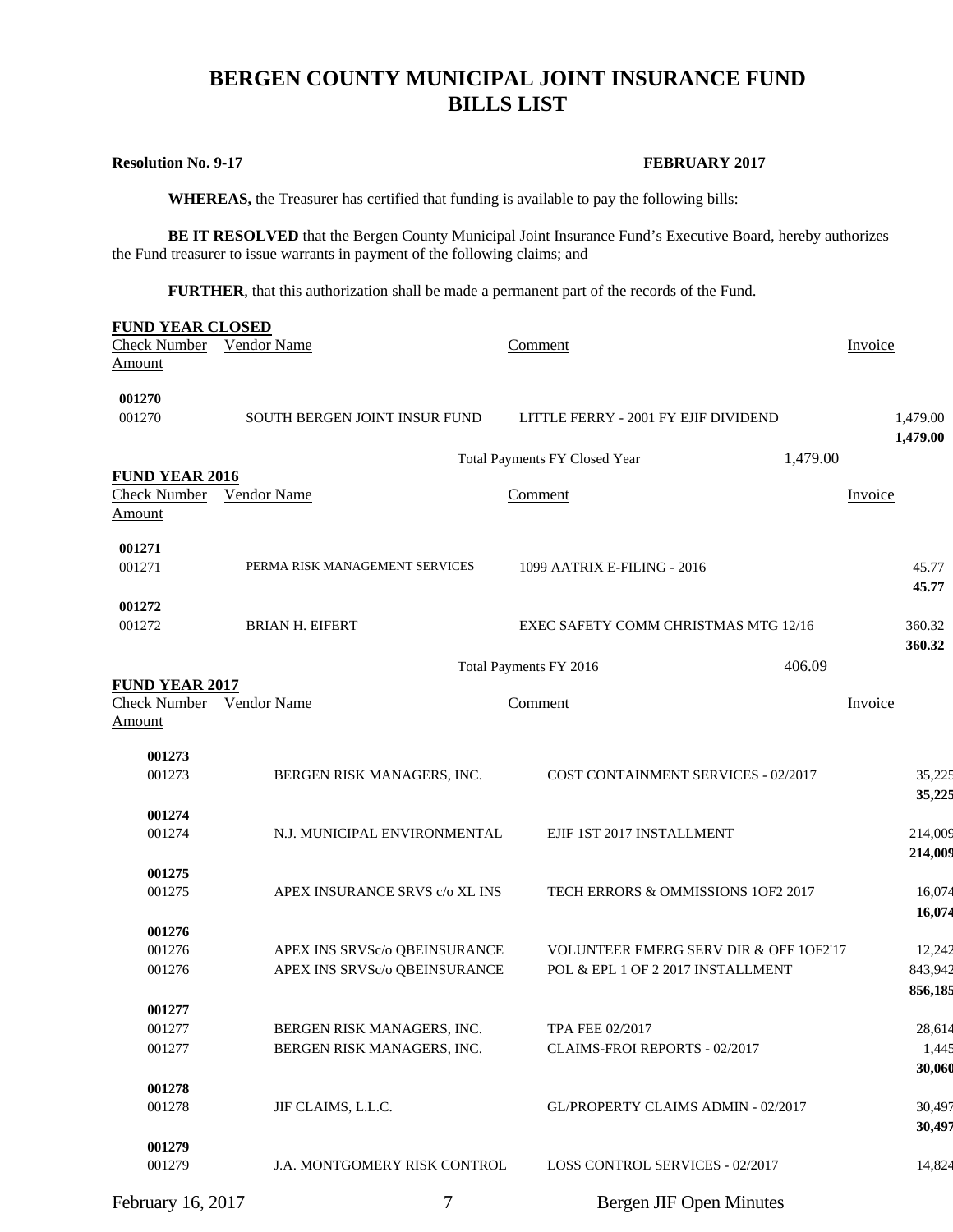|                               |                                                                                                                                                                                                                                                                                                                                               | 37                                                                                                                                                                                                                                                                                                                                                                                                                                |
|-------------------------------|-----------------------------------------------------------------------------------------------------------------------------------------------------------------------------------------------------------------------------------------------------------------------------------------------------------------------------------------------|-----------------------------------------------------------------------------------------------------------------------------------------------------------------------------------------------------------------------------------------------------------------------------------------------------------------------------------------------------------------------------------------------------------------------------------|
|                               |                                                                                                                                                                                                                                                                                                                                               | 28,243<br>28,280                                                                                                                                                                                                                                                                                                                                                                                                                  |
|                               |                                                                                                                                                                                                                                                                                                                                               |                                                                                                                                                                                                                                                                                                                                                                                                                                   |
|                               |                                                                                                                                                                                                                                                                                                                                               | 4,317<br>4,317                                                                                                                                                                                                                                                                                                                                                                                                                    |
|                               |                                                                                                                                                                                                                                                                                                                                               | 5,164                                                                                                                                                                                                                                                                                                                                                                                                                             |
|                               |                                                                                                                                                                                                                                                                                                                                               | 5,164                                                                                                                                                                                                                                                                                                                                                                                                                             |
|                               |                                                                                                                                                                                                                                                                                                                                               |                                                                                                                                                                                                                                                                                                                                                                                                                                   |
|                               |                                                                                                                                                                                                                                                                                                                                               | 2,377<br>2,377                                                                                                                                                                                                                                                                                                                                                                                                                    |
|                               |                                                                                                                                                                                                                                                                                                                                               |                                                                                                                                                                                                                                                                                                                                                                                                                                   |
|                               |                                                                                                                                                                                                                                                                                                                                               | 1,435<br>1,435                                                                                                                                                                                                                                                                                                                                                                                                                    |
|                               |                                                                                                                                                                                                                                                                                                                                               |                                                                                                                                                                                                                                                                                                                                                                                                                                   |
|                               |                                                                                                                                                                                                                                                                                                                                               | 75<br>75                                                                                                                                                                                                                                                                                                                                                                                                                          |
|                               |                                                                                                                                                                                                                                                                                                                                               |                                                                                                                                                                                                                                                                                                                                                                                                                                   |
| EIFERT, FRENCH & CO., INC.    | RMC FEE 1ST QTR 2017 - TENAFLY                                                                                                                                                                                                                                                                                                                | 11,159                                                                                                                                                                                                                                                                                                                                                                                                                            |
| EIFERT, FRENCH & CO., INC.    | RMC FEE 1ST QTR 2017 - RIVER-VALE                                                                                                                                                                                                                                                                                                             | 5,644                                                                                                                                                                                                                                                                                                                                                                                                                             |
| EIFERT, FRENCH & CO., INC.    | RMC FEE 1ST QTR 2017 - ALPINE                                                                                                                                                                                                                                                                                                                 | 2,066                                                                                                                                                                                                                                                                                                                                                                                                                             |
| EIFERT, FRENCH & CO., INC.    | RMC FEE 1ST QTR 2017 - HARRINGTON PARK                                                                                                                                                                                                                                                                                                        | 3,177<br>22,048                                                                                                                                                                                                                                                                                                                                                                                                                   |
|                               |                                                                                                                                                                                                                                                                                                                                               |                                                                                                                                                                                                                                                                                                                                                                                                                                   |
|                               |                                                                                                                                                                                                                                                                                                                                               | 3,709                                                                                                                                                                                                                                                                                                                                                                                                                             |
|                               |                                                                                                                                                                                                                                                                                                                                               | 5,599<br>9,309                                                                                                                                                                                                                                                                                                                                                                                                                    |
|                               |                                                                                                                                                                                                                                                                                                                                               |                                                                                                                                                                                                                                                                                                                                                                                                                                   |
|                               |                                                                                                                                                                                                                                                                                                                                               | 3,676<br>3,676                                                                                                                                                                                                                                                                                                                                                                                                                    |
|                               |                                                                                                                                                                                                                                                                                                                                               |                                                                                                                                                                                                                                                                                                                                                                                                                                   |
| RAYMOND A. CELENTAINO         | RMC FEE 1ST QTR 2017 - WALDWICK                                                                                                                                                                                                                                                                                                               | 5,738<br>5,738                                                                                                                                                                                                                                                                                                                                                                                                                    |
|                               |                                                                                                                                                                                                                                                                                                                                               |                                                                                                                                                                                                                                                                                                                                                                                                                                   |
| GJEM INSURANCE AGENCY, INC.   | RMC FEE 1ST QTR 2017 - RIVER EDGE                                                                                                                                                                                                                                                                                                             | 6,048                                                                                                                                                                                                                                                                                                                                                                                                                             |
| GJEM INSURANCE AGENCY, INC.   |                                                                                                                                                                                                                                                                                                                                               | 13,986<br>20,035                                                                                                                                                                                                                                                                                                                                                                                                                  |
|                               |                                                                                                                                                                                                                                                                                                                                               |                                                                                                                                                                                                                                                                                                                                                                                                                                   |
| REGIONAL RISK MANAGERS, LLC   | RMC FEE 1ST QTR 2017 - OLD TAPPAN                                                                                                                                                                                                                                                                                                             | 3,545<br>3,545                                                                                                                                                                                                                                                                                                                                                                                                                    |
|                               |                                                                                                                                                                                                                                                                                                                                               |                                                                                                                                                                                                                                                                                                                                                                                                                                   |
| TRINITY BROKERAGE INC.        | RMC FEE 1ST QTR 2017 - CLOSTER                                                                                                                                                                                                                                                                                                                | 5,578<br>5,578                                                                                                                                                                                                                                                                                                                                                                                                                    |
|                               |                                                                                                                                                                                                                                                                                                                                               |                                                                                                                                                                                                                                                                                                                                                                                                                                   |
|                               |                                                                                                                                                                                                                                                                                                                                               | 4,849<br>4,849                                                                                                                                                                                                                                                                                                                                                                                                                    |
|                               |                                                                                                                                                                                                                                                                                                                                               |                                                                                                                                                                                                                                                                                                                                                                                                                                   |
| PROFESSIONAL INSURANCE ASSOC. | RMC FEE 1ST QTR 2017 - WOODCLIFF LAKE                                                                                                                                                                                                                                                                                                         | 4,581                                                                                                                                                                                                                                                                                                                                                                                                                             |
| PROFESSIONAL INSURANCE ASSOC. | RMC FEE 1ST QTR 2017 - SADDLE RIVER                                                                                                                                                                                                                                                                                                           | 2,728                                                                                                                                                                                                                                                                                                                                                                                                                             |
| PROFESSIONAL INSURANCE ASSOC. | RMC FEE 1ST QTR 2017 - FAIR LAWN                                                                                                                                                                                                                                                                                                              | 10,142                                                                                                                                                                                                                                                                                                                                                                                                                            |
| PROFESSIONAL INSURANCE ASSOC. | RMC FEE 1ST QTR 2017 - MONTVALE                                                                                                                                                                                                                                                                                                               | 5,464                                                                                                                                                                                                                                                                                                                                                                                                                             |
| PROFESSIONAL INSURANCE ASSOC. | RMC FEE 1ST QTR 2017 - RAMSEY                                                                                                                                                                                                                                                                                                                 | 10,015                                                                                                                                                                                                                                                                                                                                                                                                                            |
|                               | PERMA RISK MANAGEMENT SERVICES<br>PERMA RISK MANAGEMENT SERVICES<br>THE ACTUARIAL ADVANTAGE<br>HUNTINGTON BAILEY, L.L.P.<br><b>ALAN NEGREANN</b><br><b>CONNER STRONG &amp; BUCKELEW</b><br>NEWTECH SERVICES, INC.<br><b>CONKLIN &amp; KRAFT AGENCY</b><br>CONKLIN & KRAFT AGENCY<br>TJG INC T/A SEASON'S CATERING<br><b>CHADLER SOLUTIONS</b> | POSTAGE FEE 01/2017<br><b>EXECUTIVE DIRECTOR FEE 02/2017</b><br>ACTUARIAL CONSULTING SERVICES - 02/2017<br>ATTORNEY FEE 02/2017<br>TREASURER FEE 01/2017<br>UNDERWRITING MANAGER FEE 02/2017<br>MONTHLY WEBSITE MAINTENANCE/HOSTNG 2/17<br>RMC FEE 1ST QTR 2017 - LEONIA BORO<br>RMC FEE 1ST QTR 2017 - ORADELL BORO<br>2017 REORGANIZE MTG - 1/19/2017<br>RMC FEE 1ST QTR 2017 - BERGENFIELD<br>RMC FEE 1ST QTR 2017 - ALLENDALE |

February 16, 2017 8 8 Bergen JIF Open Minutes